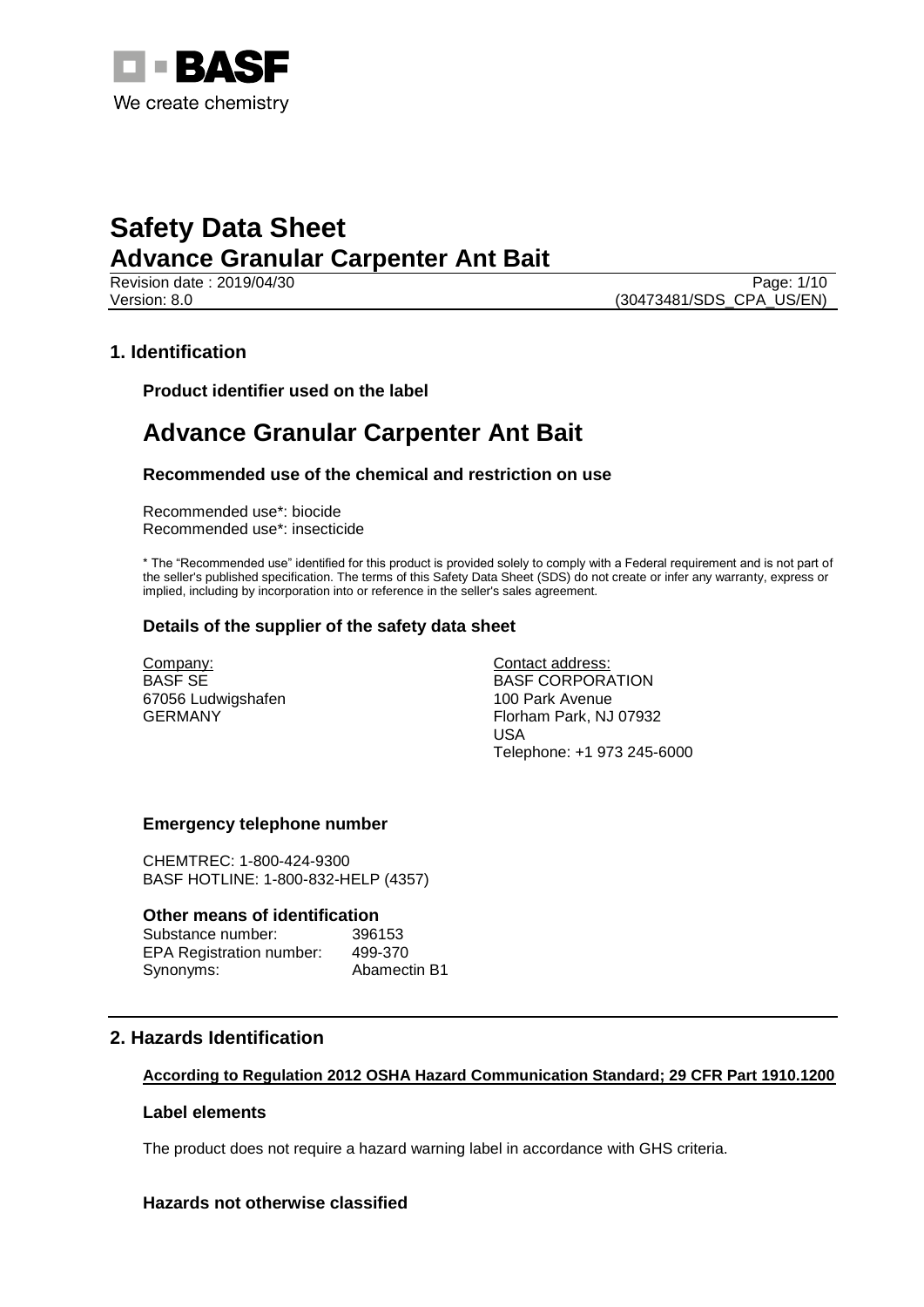Labeling of special preparations (GHS):

This product is not combustible in the form in which it is shipped by the manufacturer, but may form a combustible dust through downstream activities (e.g. grinding, pulverizing) that reduce its particle size.

## **3. Composition / Information on Ingredients**

### **According to Regulation 2012 OSHA Hazard Communication Standard; 29 CFR Part 1910.1200**

| <b>CAS Number</b> | Weight %   | <b>Chemical name</b> |
|-------------------|------------|----------------------|
| 71751-41-2        | 0.011%     | Abamectin            |
| 8001-22-7         | $< 15.0\%$ | Soybean oil          |
| $57-50-1$         | $< 10.0\%$ | Sucrose              |

### **4. First-Aid Measures**

### **Description of first aid measures**

### **General advice:**

First aid providers should wear personal protective equipment to prevent exposure. Remove contaminated clothing. Move person to fresh air. If person is not breathing, call 911 or ambulance, then give artificial respiration, preferably mouth-to-mouth if possible. In case of intoxication, call a poison control center or physician for treatment advice, taking the packaging or the label of the product.

### **If inhaled:**

Remove the affected individual into fresh air and keep the person calm.

#### **If on skin:**

Rinse skin immediately with plenty of water for 15 - 20 minutes.

#### **If in eyes:**

Hold eyes open and rinse slowly and gently with water for 15 to 20 minutes. Remove contact lenses, if present, after first 5 minutes, then continue rinsing.

### **Most important symptoms and effects, both acute and delayed**

Symptoms: (Further) symptoms and / or effects are not known so far

### **Indication of any immediate medical attention and special treatment needed**

Note to physician Treatment: Symptomatic treatment (decontamination, vital functions).

### **5. Fire-Fighting Measures**

### **Extinguishing media**

Suitable extinguishing media: dry powder, foam, water spray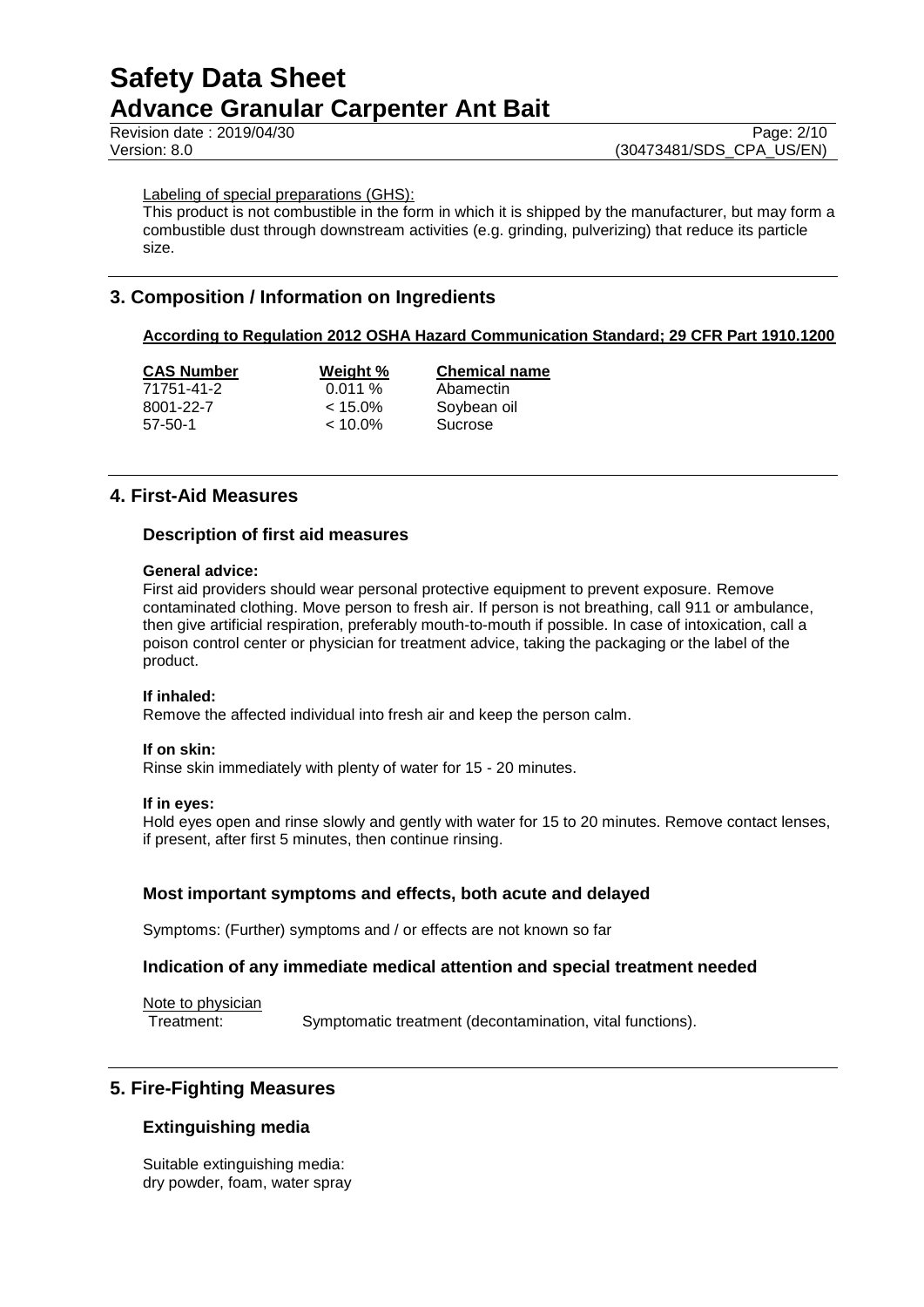Revision date : 2019/04/30 Page: 3/10<br>Version: 8.0 (30473481/SDS CPA US/EN)

(30473481/SDS\_CPA\_US/EN)

Unsuitable extinguishing media for safety reasons: carbon dioxide

### **Special hazards arising from the substance or mixture**

Hazards during fire-fighting: carbon monoxide, carbon dioxide, The substances/groups of substances mentioned can be released in case of fire.

### **Advice for fire-fighters**

Protective equipment for fire-fighting: Firefighters should be equipped with self-contained breathing apparatus and turn-out gear.

### **Further information:**

Collect contaminated extinguishing water separately, do not allow to reach sewage or effluent systems. Dispose of fire debris and contaminated extinguishing water in accordance with official regulations. In case of fire and/or explosion do not breathe fumes. Keep containers cool by spraying with water if exposed to fire. Dusty conditions may ignite explosively in the presence of an ignition source causing flash fire.

### **6. Accidental release measures**

### Further accidental release measures:

Avoid dispersal of dust in the air (i.e., clearing dust surfaces with compressed air). Avoid the formation and build-up of dust - danger of dust explosion. Dust in sufficient concentration can result in an explosive mixture in air. Handle to minimize dusting and eliminate open flame and other sources of ignition.

### **Personal precautions, protective equipment and emergency procedures**

Take appropriate protective measures. Clear area. Shut off source of leak only under safe conditions. Extinguish sources of ignition nearby and downwind. Ensure adequate ventilation. Wear suitable personal protective clothing and equipment.

### **Environmental precautions**

Do not discharge into the subsoil/soil. Do not discharge into drains/surface waters/groundwater. Contain contaminated water/firefighting water. A spill of or in excess of the reportable quantity requires notification to state, local and national emergency authorities. This product is not regulated by CERCLA ('Superfund').

### **Methods and material for containment and cleaning up**

Dike spillage. Sweep/shovel up. Avoid raising dust. Use wet cleaning methods when applicable. Place into suitable containers for reuse or disposal in a licensed facility. Spilled substance/product should be recovered and applied according to label rates whenever possible. If application of spilled substance/product is not possible, then spills should be contained, solidified, and placed in suitable containers for disposal. After decontamination, spill area can be washed with water. Collect wash water for approved disposal.

## **7. Handling and Storage**

### **Precautions for safe handling**

RECOMMENDATIONS ARE FOR MANUFACTURING, COMMERCIAL BLENDING, AND PACKAGING WORKERS. PESTICIDE APPLICATORS & WORKERS must refer to the Product Label and Directions for Use attached to the product. Provide good ventilation of working area (local exhaust ventilation if necessary). Keep away from sources of ignition - No smoking. Keep container tightly sealed. Protect against heat. Handle and open container with care. Do not open until ready to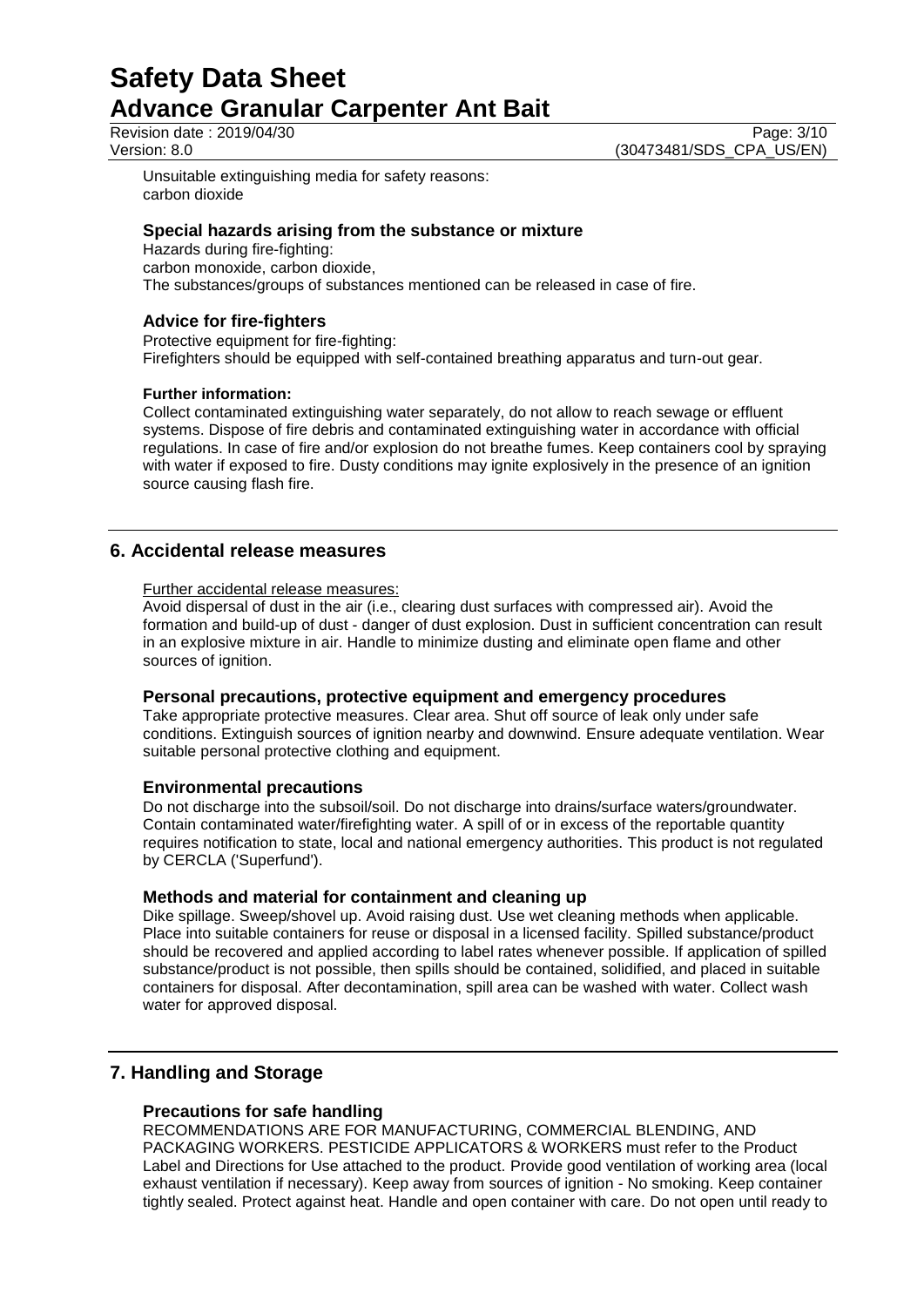Revision date : 2019/04/30<br>
Version: 8.0 (30473481/SDS CPA US/EN)

(30473481/SDS\_CPA\_US/EN)

use. Once container is opened, content should be used as soon as possible. Provide means for controlling leaks and spills. Follow label warnings even after container is emptied. The substance/ product may be handled only by appropriately trained personnel. Avoid all direct contact with the substance/product. Avoid contact with the skin, eyes and clothing. Avoid inhalation of dusts/mists/vapours. Wear suitable personal protective clothing and equipment.

### Protection against fire and explosion:

Avoid dust formation. Dust can form an explosive mixture with air. Prevent electrostatic charge sources of ignition should be kept well clear - fire extinguishers should be kept handy. Routine housekeeping should be instituted to ensure that dusts do not accumulate on surfaces. Dry powders can build static electricity charges when subjected to the friction of transfer and mixing operations. Provide adequate precautions, such as electrical grounding and bonding, or inert atmospheres. Refer to NFPA 654, Standard for the Prevention of Fire and Dust Explosions from the Manufacturing, Processing, and Handling of Combustible Particulate Solids (2013 Edition) for safe handling.

### **Conditions for safe storage, including any incompatibilities**

Storage stability: May be kept indefinitely if stored properly. If an expiry date is mentioned on the packaging/label this takes priority over the statements on storage duration in this safety data sheet.

## **8. Exposure Controls/Personal Protection**

**Users of a pesticidal product should refer to the product label for personal protective equipment requirements.**

### **Advice on system design:**

Whenever possible, engineering controls should be used to minimize the need for personal protective equipment. It is recommended that all dust control equipment such as local exhaust ventilation and material transport systems involved in handling of this product contain explosion relief vents or an explosion suppression system or an oxygen deficient environment. Ensure that dusthandling systems (such as exhaust ducts, dust collectors, vessels, and processing equipment) are designed in a manner to prevent the escape of dust into the work area (i.e., there is no leakage from the equipment). Use only appropriately classified electrical equipment and powered industrial trucks.

### **Personal protective equipment**

### **RECOMMENDATIONS FOR MANUFACTURING, COMMERCIAL BLENDING, AND PACKAGING WORKERS:**

### **Respiratory protection:**

Wear respiratory protection if ventilation is inadequate. Wear a NIOSH-certified (or equivalent) organic vapour/particulate respirator. For situations where the airborne concentrations may exceed the level for which an air purifying respirator is effective, or where the levels are unknown or Immediately Dangerous to Life or Health (IDLH), use NIOSH-certified full facepiece pressure demand self-contained breathing apparatus (SCBA) or a full facepiece pressure demand supplied-air respirator (SAR) with escape provisions.

### **Hand protection:**

Chemical resistant protective gloves, Protective glove selection must be based on the user's assessment of the workplace hazards.

### **Eye protection:**

Safety glasses with side-shields. Tightly fitting safety goggles (chemical goggles). Wear face shield if splashing hazard exists.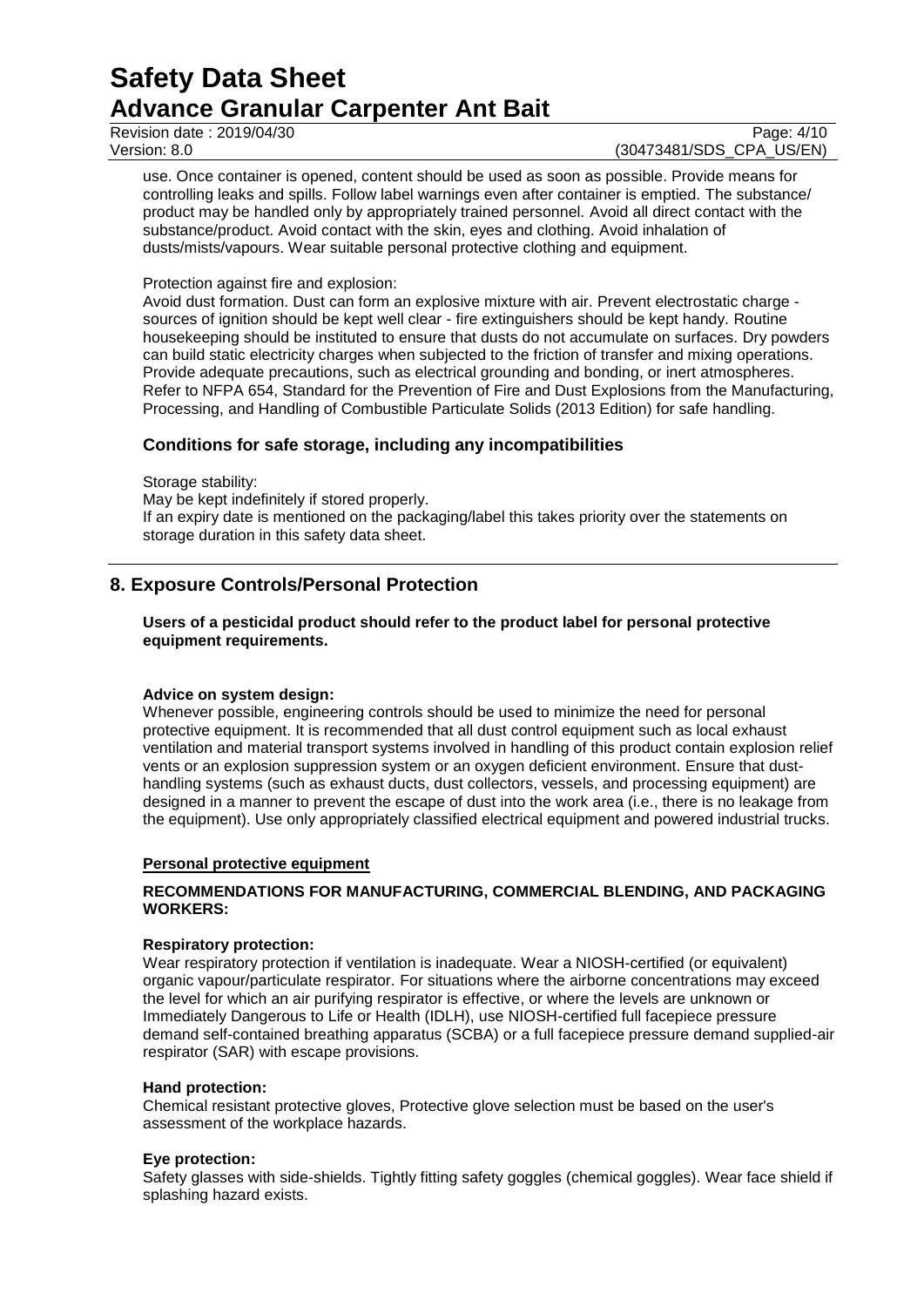Revision date : 2019/04/30<br>
Version: 8.0 (30473481/SDS CPA US/EN)

### **Body protection:**

Body protection must be chosen depending on activity and possible exposure, e.g. head protection, apron, protective boots, chemical-protection suit.

### **General safety and hygiene measures:**

RECOMMENDATIONS FOR MANUFACTURING, COMMERCIAL BLENDING, AND PACKAGING WORKERS Wear long sleeved work shirt and long work pants in addition to other stated personal protective equipment. Work place should be equipped with a shower and an eye wash. Handle in accordance with good industrial hygiene and safety practice. Store work clothing separately. Keep away from food, drink and animal feeding stuffs.

## **9. Physical and Chemical Properties**

| Form:                       | granules                                                     |
|-----------------------------|--------------------------------------------------------------|
| Odour:                      | almost odourless                                             |
| Odour threshold:            | Not determined due to potential health hazard by inhalation. |
| Colour:                     | yellow                                                       |
| Flash point:                | not applicable                                               |
| Flammability:               | not applicable                                               |
| Lower explosion limit:      | As a result of our experience with this                      |
|                             | product and our knowledge of its                             |
|                             | composition we do not expect any                             |
|                             | hazard as long as the product is used                        |
|                             | appropriately and in accordance with                         |
|                             | the intended use.                                            |
| Upper explosion limit:      | As a result of our experience with this                      |
|                             | product and our knowledge of its                             |
|                             | composition we do not expect any                             |
|                             | hazard as long as the product is used                        |
|                             | appropriately and in accordance with                         |
|                             | the intended use.                                            |
| Vapour pressure:            | negligible                                                   |
| Density:                    | approx. 0.8 - 1.2 g/cm3                                      |
|                             | (20 °C)                                                      |
|                             | Information based on the main                                |
|                             | components.                                                  |
| Bulk density:               | 18 - 22 lb/USg                                               |
| Vapour density:             | not applicable                                               |
| Partitioning coefficient n- | not applicable                                               |
| octanol/water (log Pow):    |                                                              |
| Self-ignition               | Based on its structural properties the                       |
| temperature:                | product is not classified as self-                           |
|                             | igniting.                                                    |
| Thermal decomposition:      | carbon monoxide, carbon dioxide                              |
|                             | Stable at ambient temperature. If product is heated above    |
|                             | decomposition temperature toxic vapours may be released. To  |
|                             | avoid thermal decomposition, do not overheat.                |
| Viscosity, dynamic:         | not applicable                                               |
| Solubility in water:        | insoluble                                                    |
| Evaporation rate:           | not applicable                                               |
| Other Information:          | If necessary, information on other physical and chemical     |
|                             | parameters is indicated in this section.                     |
|                             |                                                              |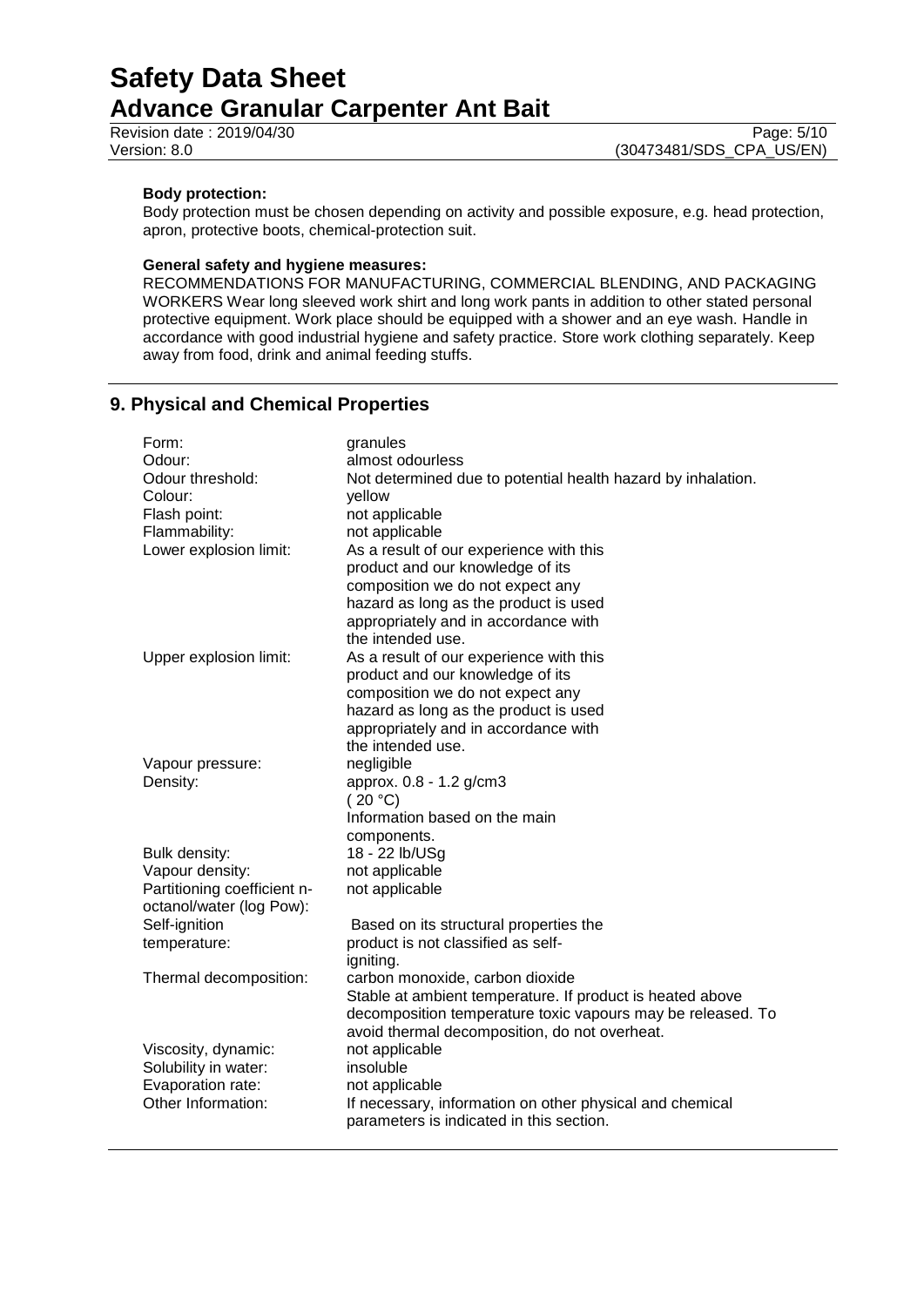## **10. Stability and Reactivity**

### **Reactivity**

No hazardous reactions if stored and handled as prescribed/indicated.

Corrosion to metals: Corrosive effects to metal are not anticipated.

Oxidizing properties: Based on its structural properties the product is not classified as oxidizing.

### **Chemical stability**

The product is stable if stored and handled as prescribed/indicated.

### **Possibility of hazardous reactions**

The product is chemically stable.

### **Conditions to avoid**

Avoid all sources of ignition: heat, sparks, open flame. Avoid prolonged storage. Avoid electro-static discharge. Avoid contamination. Avoid prolonged exposure to extreme heat. Avoid extreme temperatures. This product may form an explosive mixture if: 1. the dust is suspended in the atmosphere as a dust cloud AND 2. the concentration of the dust is above the lower explosion limit (LEL) AND 3. the limiting oxygen concentration (LOC) is exceeded.

### **Incompatible materials**

### **Hazardous decomposition products**

Decomposition products:

No hazardous decomposition products if stored and handled as prescribed/indicated., Prolonged thermal loading can result in products of degradation being given off.

Thermal decomposition: Possible thermal decomposition products: carbon monoxide, carbon dioxide Stable at ambient temperature. If product is heated above decomposition temperature toxic vapours may be released. To avoid thermal decomposition, do not overheat.

## **11. Toxicological information**

### **Primary routes of exposure**

Routes of entry for solids and liquids are ingestion and inhalation, but may include eye or skin contact. Routes of entry for gases include inhalation and eye contact. Skin contact may be a route of entry for liquefied gases.

### **Acute Toxicity/Effects**

Acute toxicity

Assessment of acute toxicity: Relatively nontoxic after single ingestion. Slightly toxic after short-term skin contact.

**Oral** Type of value: LD50 Species: rat Value: > 5,000 mg/kg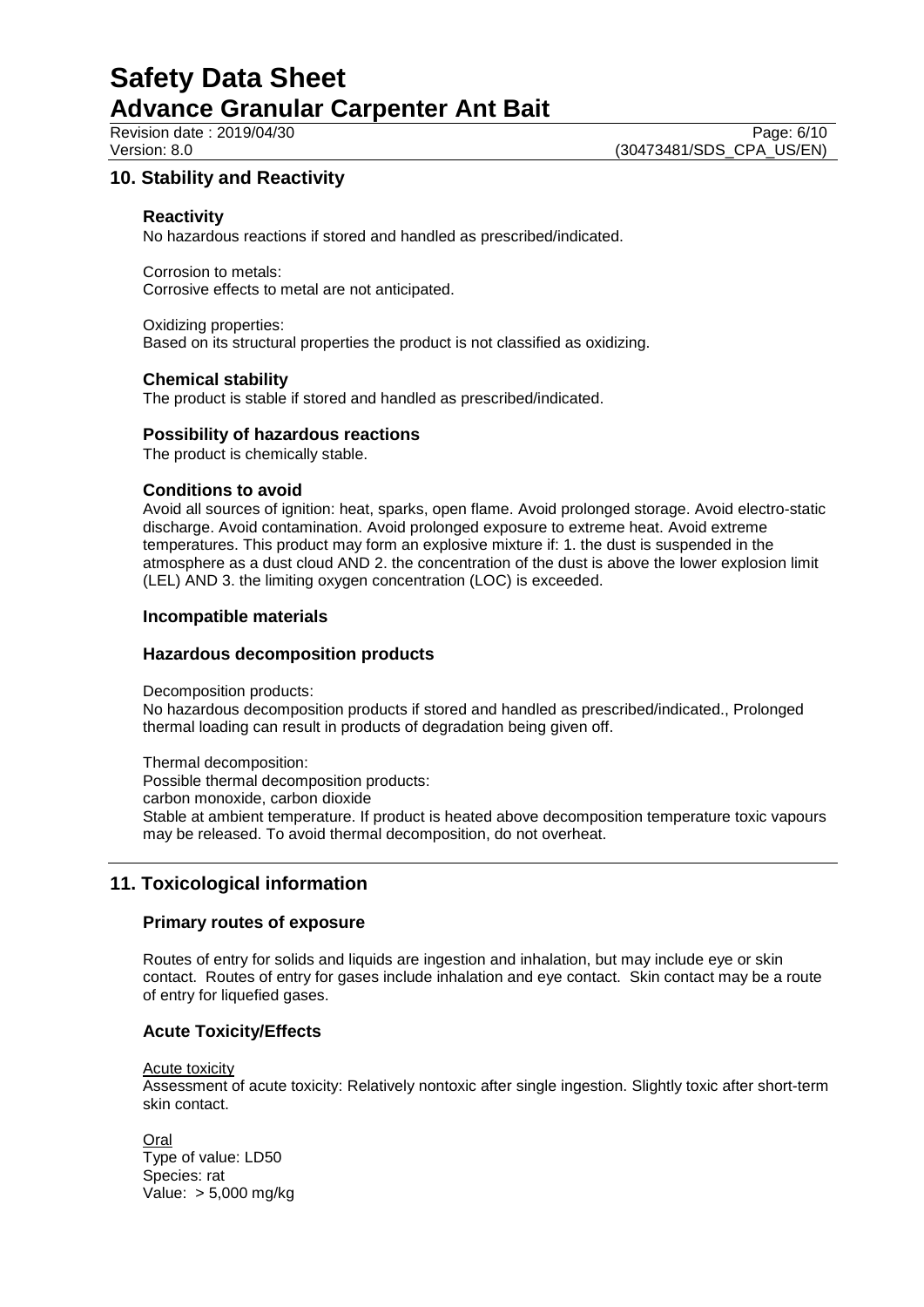Revision date : 2019/04/30<br>
Version: 8.0 (30473481/SDS CPA US/EN) (30473481/SDS\_CPA\_US/EN)

#### **Inhalation**

*Information on: Abamectin Type of value: LC50 Species: rat Value: > 0.034 mg/l (OECD Guideline 403) Exposure time: 4 h* ----------------------------------

Dermal Type of value: LD50 Species: rabbit Value: > 2,000 mg/kg

Assessment other acute effects Assessment of STOT single: The available information is not sufficient for the evaluation of specific target organ toxicity.

Irritation / corrosion Assessment of irritating effects: May cause moderate but temporary irritation to the eyes. May cause slight irritation to the skin.

Skin Species: rabbit Result: non-irritant

**Eye** Species: rabbit Result: Slightly irritating.

**Sensitization** Assessment of sensitization: Skin sensitizing effects were not observed in animal studies.

Species: guinea pig Result: Non-sensitizing.

### **Chronic Toxicity/Effects**

Repeated dose toxicity

Assessment of repeated dose toxicity: The product has not been tested. The statement has been derived from the properties of the individual components. No substance-specific organtoxicity was observed after repeated administration to animals.

*Information on: Abamectin*

*Assessment of repeated dose toxicity:* Repeated inhalation exposure to small quantities may affect certain organs.

*Repeated oral exposure to small quantities may affect certain organs.*

----------------------------------

### Genetic toxicity

Assessment of mutagenicity: The product has not been tested. The statement has been derived from the properties of the individual components. Mutagenicity tests revealed no genotoxic potential.

**Carcinogenicity**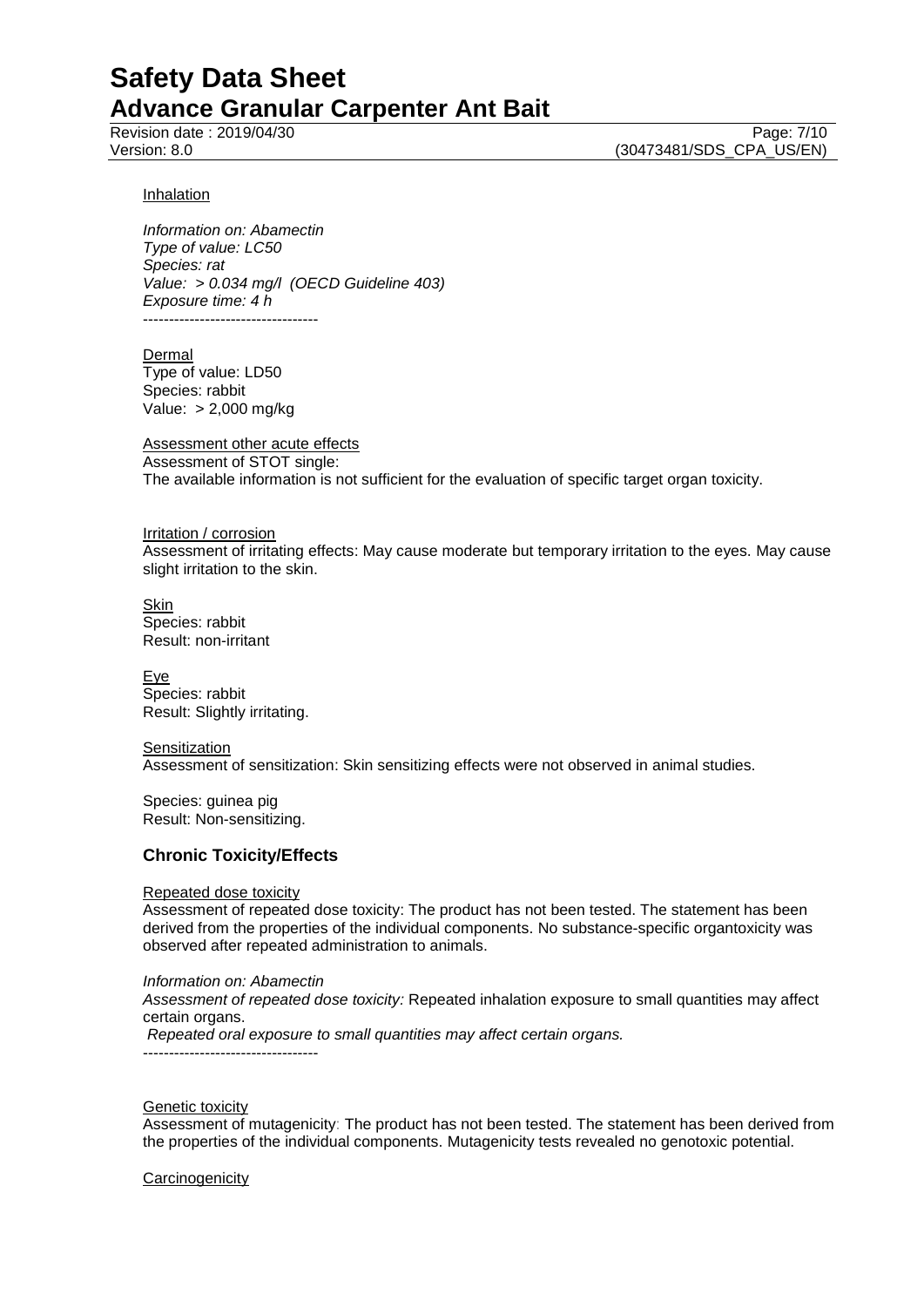Revision date : 2019/04/30<br>
Version: 8.0<br>
Version: 8.0<br>
(30473481/SDS CPA US/EN)

(30473481/SDS CPA US/EN)

Assessment of carcinogenicity: The product has not been tested. The statement has been derived from the properties of the individual components. The results of various animal studies gave no indication of a carcinogenic effect.

### Reproductive toxicity

Assessment of reproduction toxicity: The product has not been tested. The statement has been derived from the properties of the individual components. The results of animal studies gave no indication of a fertility impairing effect.

### **Teratogenicity**

Assessment of teratogenicity: The product has not been tested. The statement has been derived from the properties of the individual components.

### *Information on: Abamectin*

*Assessment of teratogenicity: Indications of possible developmental toxicity/teratogenicity were seen in animal studies.*

*Causes developmental effects in animals at high, maternally toxic doses.*

----------------------------------

**Other Information** Misuse can be harmful to health.

### **Symptoms of Exposure**

(Further) symptoms and / or effects are not known so far

## **12. Ecological Information**

### **Toxicity**

Aquatic toxicity Assessment of aquatic toxicity: Very toxic (acute effect) to fish. Very toxic (acute effect) to aquatic invertebrates. Acutely toxic for aquatic plants.

**Toxicity to fish** 

*Information on: Abamectin LC50 (96 h) 0.0036 mg/l, Oncorhynchus mykiss* ----------------------------------

### Aquatic invertebrates

*Information on: Abamectin EC50 (48 h) 0.00034 mg/l, Daphnia magna* ----------------------------------

### Aquatic plants

*Information on: Abamectin EC50 (72 h) > 0.00159 mg/l, Pseudokirchneriella subcapitata* ----------------------------------

## **Bioaccumulative potential**

Assessment bioaccumulation potential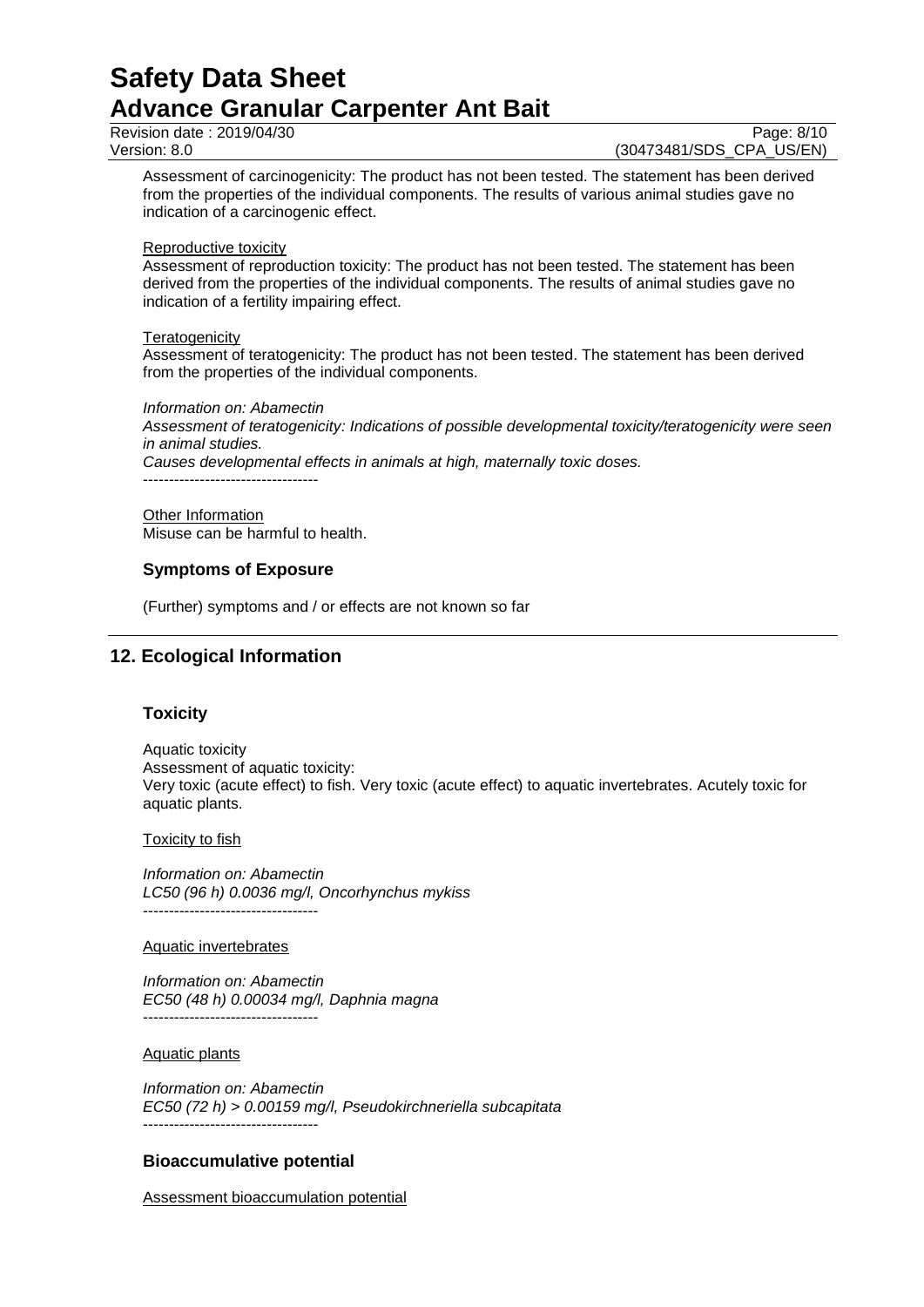Revision date : 2019/04/30 Page: 9/10<br>
Version: 8.0 (30473481/SDS CPA US/EN)

### *Information on: Abamectin*

*Accumulation in organisms is not to be expected.* ----------------------------------

### **Mobility in soil**

Assessment transport between environmental compartments The product has not been tested. The statement has been derived from the properties of the individual components.

*Information on: Abamectin*

*Following exposure to soil, adsorption to solid soil particles is probable, therefore contamination of groundwater is not expected.* ----------------------------------

**Additional information**

Other ecotoxicological advice: Do not discharge product into the environment without control.

## **13. Disposal considerations**

### **Waste disposal of substance:**

Pesticide wastes are regulated. If pesticide wastes cannot be disposed of according to label instructions, contact the State Pesticide or Environmental Control Agency or the Hazardous Waste representative at the nearest EPA Regional Office for guidance.

### **Container disposal:**

Rinse thoroughly at least three times (triple rinse) in accordance with EPA recommendations. Consult state or local disposal authorities for approved alternative procedures such as container recycling. Recommend crushing, puncturing or other means to prevent unauthorized use of used containers.

## **14. Transport Information**

**Land transport** USDOT

Not classified as a dangerous good under transport regulations

| Sea transport<br><b>IMDG</b> |                                                                            |
|------------------------------|----------------------------------------------------------------------------|
| Hazard class:                | 9                                                                          |
| Packing group:               | Ш                                                                          |
| ID number:                   | <b>UN 3077</b>                                                             |
| Hazard label:                | 9, EHSM                                                                    |
| Marine pollutant:            | YES.                                                                       |
| Proper shipping name:        | ENVIRONMENTALLY HAZARDOUS SUBSTANCE, SOLID, N.O.S.<br>(contains ABAMECTIN) |

**Air transport** IATA/ICAO